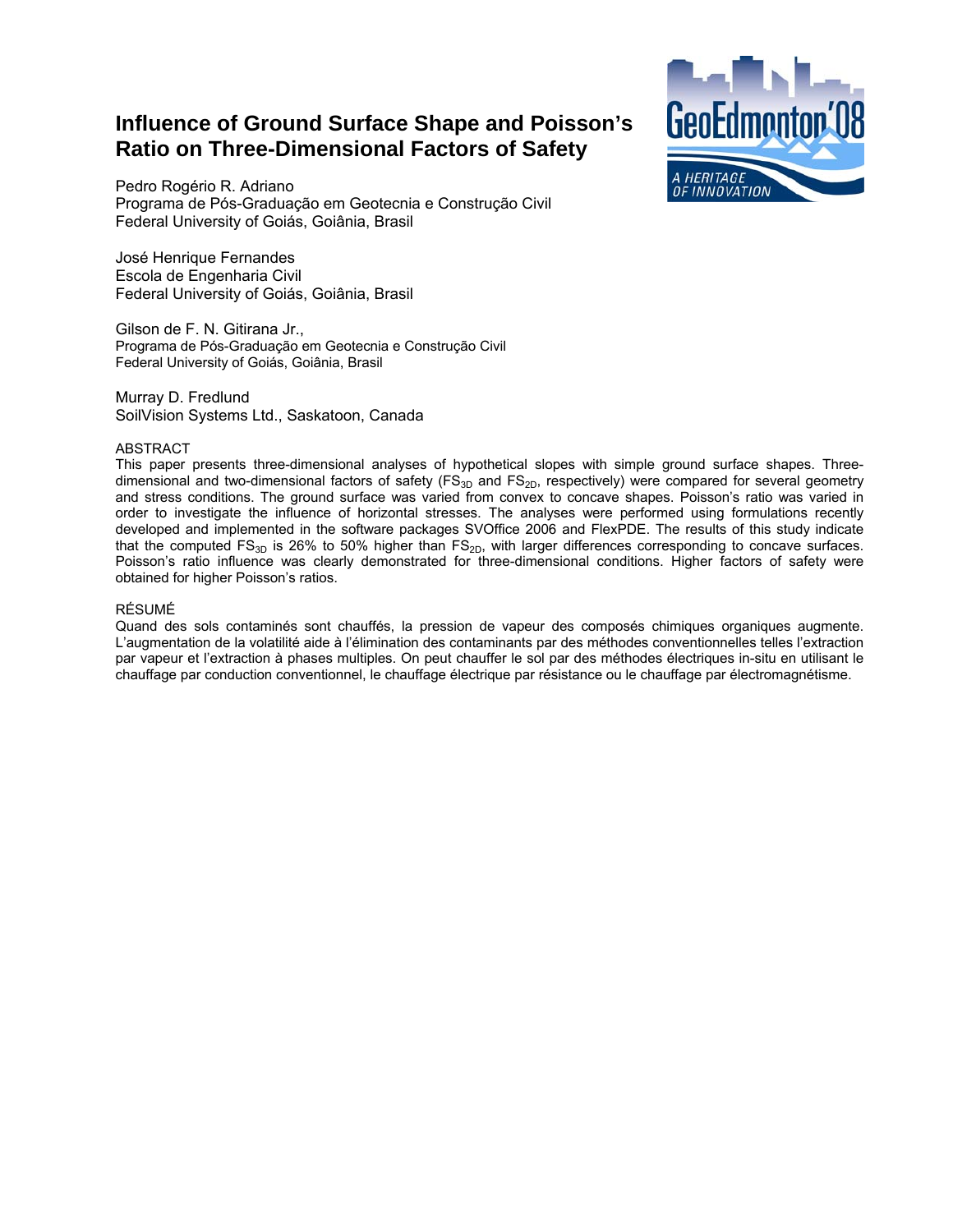#### 1 INTRODUCTION

Most slope stability problems present three-dimensional characteristics that are not taken into account by conventional models. Two-dimensional plane strain representations correspond to field condition only in very specific situations. Some of the typical field conditions that are believed to be better represented by full threedimensional models are excavation fronts, slope corners, and earth dams, to name only a few problems.

Numerous advances in the techniques of geotechnical engineering analysis have emerged in the past two decades, mostly due to the increase in computational power. In fact, one of the potential areas of advance are those areas related to techniques of 3D analysis.

A considerable amount of research has been directed towards the development and improvement of computational tools for three-dimensional analysis. It appears that there is a need to further advance the research, in order to bring this type of analysis into geotechnical engineering practice. It is important that 3D techniques be based on sound theories that are at the same time based on familiar concepts adopted in conventional 2D analysis.

This paper presents a general theory, based on a well known 2D method of slope stability using finite element stress fields. This method is often referred to as "Kulhawy's method" or "enhanced method". Analyses are presented in order to demonstrate the relationship between 3D and 2D factors of safety and the effect of Poisson's ration on this relationship. The influence of ground surface shape is also investigated, in order to illustrate the typical variations to be expected.

# 2 LITERATURE REVIEW

The methods of three-dimensional analysis of slope stability are usually extensions of conventional twodimensional approaches. Variational calculus, for instance, has been extended to three-dimensional conditions by Chen and Chameau (1982). The method proposed was an extension of Spencer's method (Spencer, 1967) that is based on the limit equilibrium method of slices. Hungr et al. (1989) presented an extension of Bishop's simplified method (Bishop, 1955), also based on the method of slices. Lam and Fredlund (1993) presented an extension of the GLE limit equilibrium method to three-dimensional conditions. Chang (2002) proposed an extension of Sarma's method (Sarma, 1979). The method is based on blocks that have faces that are not necessarily vertical.

Variational calculus has also been extended to threedimensional conditions (Leshchinsky et al., 1985 and Leshchinsky and Baker, 1986). Leshchinsky and Huang (1992) further extended their original work, but the method was limited to problems with symmetric geometry.

Michalowski (1989) presented a three-dimensional solution based on the upper-bound theorem. The solution was limited to homogeneous slopes. More recently, Farzaneh and Askari (2003) have extended the work by Michalowski (1989) to non homogeneous slopes. Chen et al. (2001a, 2001b) have also presented an upper-bound solution for three-dimensional slope stability. Lyamin and Sloan (2002a and 2002b) proposed the use of the upper and lower-bound theorems, along with the finite element method, in order to produce stress and strain fields.

From the point of view of practicing geotechnical engineers, it becomes difficult to determine what three-

dimensional method of slope stability analysis is the more adequate. A sound theoretical basis, a generalized approach that is capable of handling field conditions, and simplicity, are some of the requirements of a practical slope stability method. It appears that if a practical threedimensional finite element tool for stress and seepage analysis is available, it becomes convenient to extend the two-dimensional enhanced method to three-dimensional conditions. Such method could be considered a practical tool for routine analyses.

# 3 THEORY

The analysis method presented herein is an extension of Kulhawy's method (or enhanced method), to threedimensional conditions. The factor of safety is defined as the ratio by which the shear strength must be reduced in order to bring the soil mass to a state of limit equilibrium. For a three-dimensional slip surface, the factor of safety may be computed by taking the total resisting shear force divided by the total shear force:

$$
F_s = R/S = \int_A \tau_f dA / \int_A \tau_a dA \tag{1}
$$

where: *R* is the total resisting shear force; *S* is the total shear force; τ*f* is the shear strength; τ*a* is the shear stress; and *A* is the slip surface area.

The resisting and shearing stresses acting along a three dimensional slip surface must be determined. The state of stress and pore-water pressure at any point in the soil volume is determined using the finite element method. The computation of the factor of safety can be summarized as follows:

- The distribution of stresses and pore-water pressures are determined using the finite element method. Appropriate boundary conditions, constitutive models, and constitutive parameters must be adopted;
- The normal and shear stresses are computed for a grid of points located at the base of the slip surface. The normal stress depends on the position along the slip surface. The shear stress depends not only on the position at the slip surface but also on the direction of slippage projected on the horizontal plane;
- Integration of the acting and resisting stresses is performed along the slip surface area.

Spherical and ellipsoidal slip surface shapes have been implemented by Adriano (2008), but only spherical shapes are used herein. The shape and position of a spherical slip surface are defined as follows:

$$
z = z_{0s} - \sqrt{r_s^2 - (x - x_{0s})^2 - (y - y_{0s})^2}
$$
 (2)

where:  $x_{0s}$ ,  $y_{0s}$ , and  $z_{0s}$  are the coordinates of the center of the sphere in the *x*, *y*, and *z* directions; and  $r_s$  is the radius of the slip surface. Only the bottom half of the sphere is taken by using the negative value of the square root.

The direction of a plane tangent to any point on the slip surface is defined by the angles its normal makes with *x*, *y*, and *z*, which is given by the direction cosines:

$$
a_{11} = \frac{\partial f}{\partial x} \quad a_{21} = \frac{\partial f}{\partial y} \quad a_{31} = \frac{\partial f}{\partial z}
$$
\n
$$
(3)
$$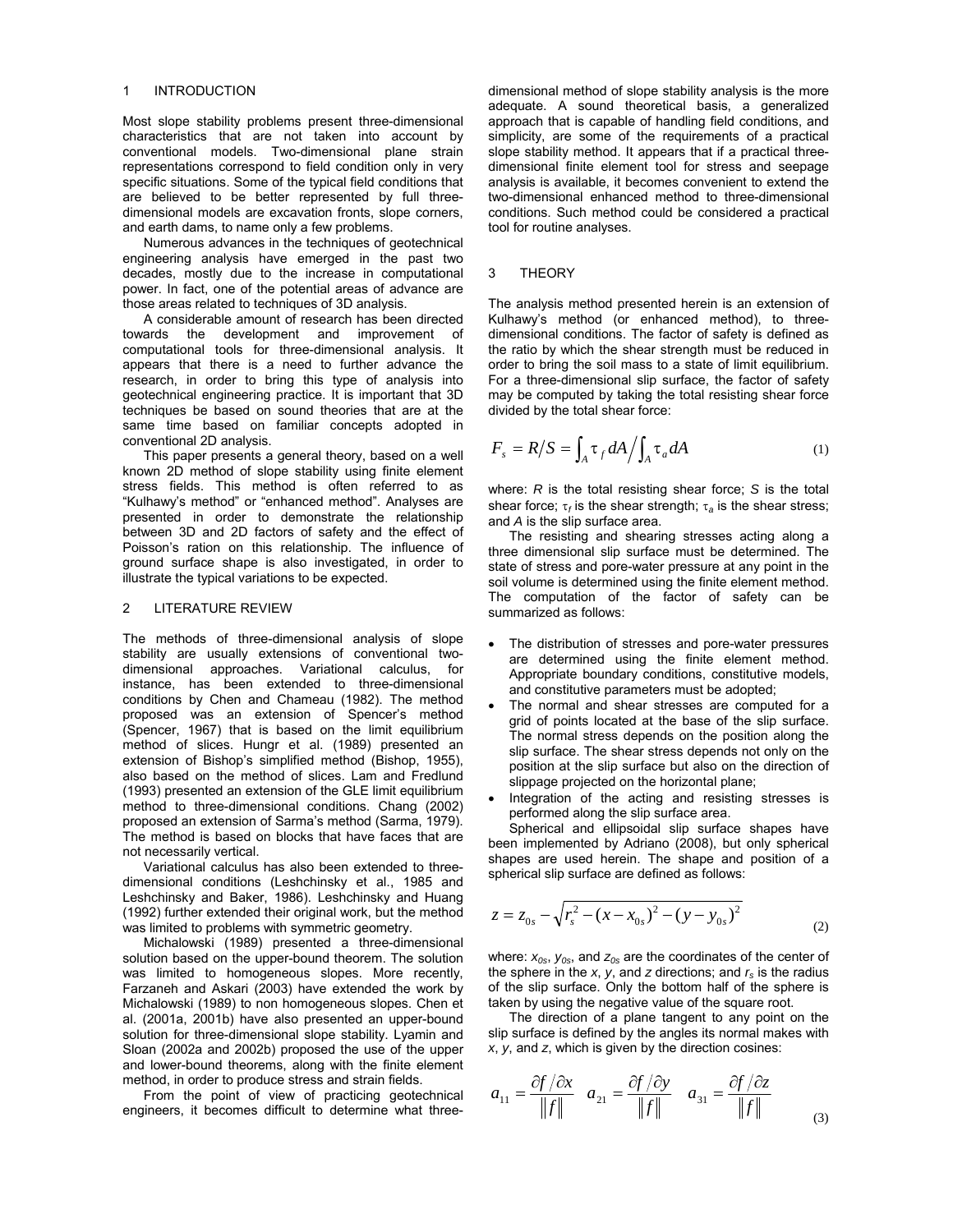where: *f* denotes the equation defining the geometric location of the slip surface (Eq. 2) and  $||f|| = \sqrt{\left(\frac{\partial f}{\partial x}\right)^2 + \left(\frac{\partial f}{\partial y}\right)^2 + \left(\frac{\partial f}{\partial z}\right)^2}$ . The first index indicates the *x*, *y*, and *z* directions. The second index indicates the direction normal to the surface.

For a spherical slip surface, the derivatives are as follows:

$$
\partial f / \partial x = 2(x - x_{0s})
$$
  
\n
$$
\partial f / \partial y = 2(y - y_{0s})
$$
  
\n
$$
\partial f / \partial z = 2(z - z_{0s})
$$
\n(4)

The normal stress acting in a plane tangent to any point of the slip surface is given by the following equation:

$$
\sigma_n = \sigma_x a_{11}^2 + \sigma_y a_{21}^2 + \sigma_z a_{31}^2 + 2\tau_{xy} a_{11} a_{21} + 2\tau_{yz} a_{21} a_{31} + 2\tau_{zx} a_{31} a_{11}
$$
\n<sup>(5)</sup>

Given the computed  $\sigma_n$ , the shear strength can be calculated using the Mohr-Coulomb criterion for saturated/unsaturated soils:

$$
\tau_f = c' + (\sigma_n - u_a) \tan \phi' + (u_a - u_w) \tan \phi'
$$
 (6)

where:  $c'$  is the effective cohesion;  $u_a$  is the pore-air pressure; φ' the angle of internal friction; *uw* is the porewater pressure; and  $\phi^b$  is the angle of friction with respect to changes in matric suction. Equation 6 reduces to the conventional Mohr-Coulomb criterion when the soil becomes saturated.

In order to compute the acting shear stress, the direction of slippage movement must be known. The direction of the slippage movement may be determined as part of the optimization technique used in the determination of the critical slip surface. The slippage direction may also be adopted. For instance, the slippage movement could be assumed to be given by the average slope face direction.

The projection of slippage direction in the horizontal plane is given by a unit vector with components in the *x* and *y* direction,  $b_1$  and  $b_2$ . The third component,  $b_3$ , indicates the direction normal to the slip surface and is orthogonal to  $b_1$  and  $b_2$ :

$$
b_3 = (-a_{11}b_1 - a_{21}b_2)/a_{31}
$$
 (7)

The direction cosines that indicate the slippage direction are as follows:

$$
a_{12} = b_1 \sqrt{b_1^2 + b_2^2 + b_3^2}
$$

$$
a_{22} = b_2 / \sqrt{b_1^2 + b_2^2 + b_3^2}
$$
  
\n
$$
a_{32} = b_3 / \sqrt{b_1^2 + b_2^2 + b_3^2}
$$
\n(8)

Finally, the shear stress acting at any point and slippage direction at the base of the slip surface is given by the stress state and direction cosines, defined by Eqs. 3 and 8:

$$
\tau_a = \sigma_x a_{11} a_{12} + \sigma_y a_{21} a_{22} + \sigma_z a_{31} a_{32} \n+ \tau_{xy} (a_{11} a_{22} + a_{21} a_{12}) + \tau_{yz} (a_{21} a_{32} + a_{31} a_{22})
$$
\n
$$
+ \tau_{zx} (a_{31} a_{12} + a_{11} a_{32})
$$
\n(9)

Finite Element models usually employ procedures based on stresses that are computed at the integration points. Therefore, in order to compute the normal and shear stress at any point at the base of a given slip surface, the state of stress determined at the integration points must be used. If necessary, these stresses can be extrapolated to the nodes using simple mapping techniques. The procedure presented herein must be employed for each trial slip surface established during the optimization analysis. Several optimization techniques are available for critical slip surface search.

#### 4 DESCRIPTION OF HYPOTHETICAL SLOPES ANALYZED

There are few practical tools of numerical analysis capable of analyzing three-dimensional stress states. Most available tools are not practical and efficient, therefore not being adequate for routine geotechnical design.

The analyses presented herein were undertaken using the software package SVOffice 2006 (SoilVision Systems Ltd., 2007). The theory presented in the last section was implemented using FlexPDE (PDE Solution Inc., 2007). FlexPDE is a general-purpose partial differential equation (PDE) solver. FlexPDE is capable of solving 1D, 2D, and 3D PDEs that can be steady-state, transient, linear, or nonlinear. Numerical integration, such as that required by Eq. 1, can be performed for any defined variable. Scripts on a specifically developed language are used in order to develop model in FlexPDE. The formulation presented herein has been verified by Gitirana Jr. et al. (2008) using several benchmark problems.

The hypothetical problems analyzed herein represent a slope with varying shapes, namely concave, plane or convex (Fig. 1). The mid cross-section was maintained at a constant slope of 1V:2H and the slip surfaces analyzed for all scenarios present the same shape and position with respect to the mid-cross section (see Fig 1a). The shape of the ground surface was varied by adopting different values of α (Fig. 1).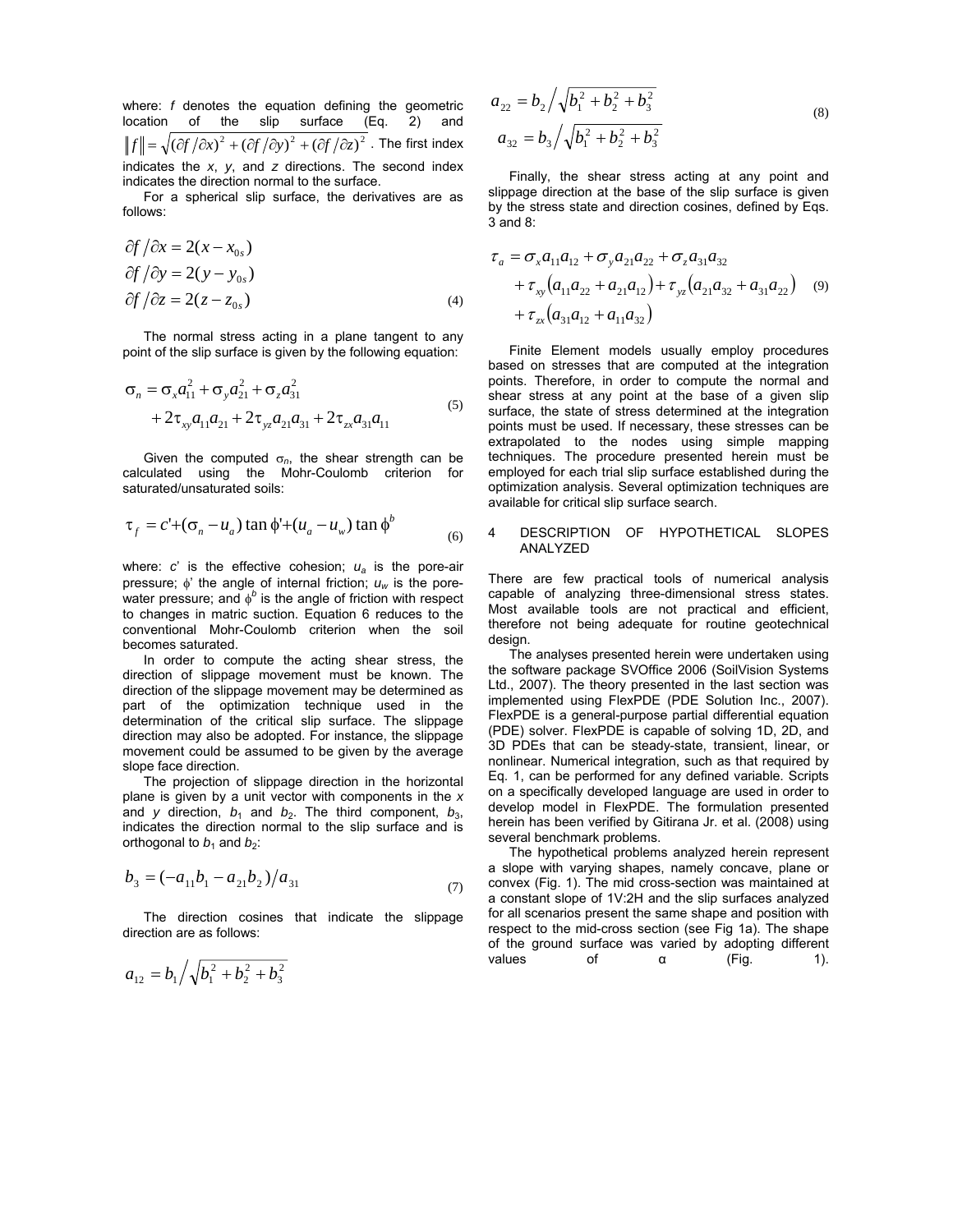

Figure 1. Hypothetical slopes analyzed: (a) two-dimensional slope; (b) Three-dimensional slope with plane shape; (c) Three-dimensional slope with convex shape; d) Three-dimensional slope with concave shape.

The hypothetical parameters adopted herein for the linear elastic analysis of stresses using finite elements are as follows: Young Modulus of 3500 kPa, Poisson's coefficient varying from 0.1 to 0.49 and unit weight of 1  $kN/m<sup>3</sup>$ . The shear strength parameters adopted correspond to a cohesive material with cohesion of 0.1 kPa. Pore-water pressure effects are not taken into account. This combination of parameters and geometry of the mid-section is identical to that studied by Hungr et al. (1989). Chen at al. (2001a) has analyzed the same slope, with a different but equivalent combination of shear strength and unit weight values.

The critical slip surface adopted has a radius of 1 m and its center is located at coordinates  $x = 2$ ,  $y = 1.78$  and z = 1.45. Boundary conditions were established in order to allow the generation of stresses due to the self-weight of the soil without boundary effects. The lower boundary was subjected to an essential boundary condition representing zero displacements. The lateral boundaries suffered restriction on the x-displacements (see Fig. 4 for an indication of the x- y- and z- directions with respect to the problem domain). The front and back boundaries was fixed in the y direction. The ground surface was let free to move and no external load was applied.

## 5 RESULTS AND DISCUSSION

This section presents the result of analyzes of hypothetical slopes and the discussion of the results.

5.1 5.1 Analysis of the Sensitivity of the Factor of Safety to Mesh Control Parameters

FlexPDE adopts a number of mesh control parameters that can be employed in a variety of ways, in order to obtain accuracy levels required. The parameter "Errlim" determines the amount of automatic mesh refinement that will take place during an analysis. "Errlim" is an important parameter during stress analyses. The parameter "NGRID" controls the mesh density at the beginning of an analysis and is a convenient control parameter for stress integration along a given slip surface. It is important to point out that stress integration is performed in a separate numerical model, taking the stress field previously computed along with the slip surface shape and position adopted.

The slope geometry presented in Fig. 1b was analyzed with varying valued of "Errlim" and "NGRID", in order to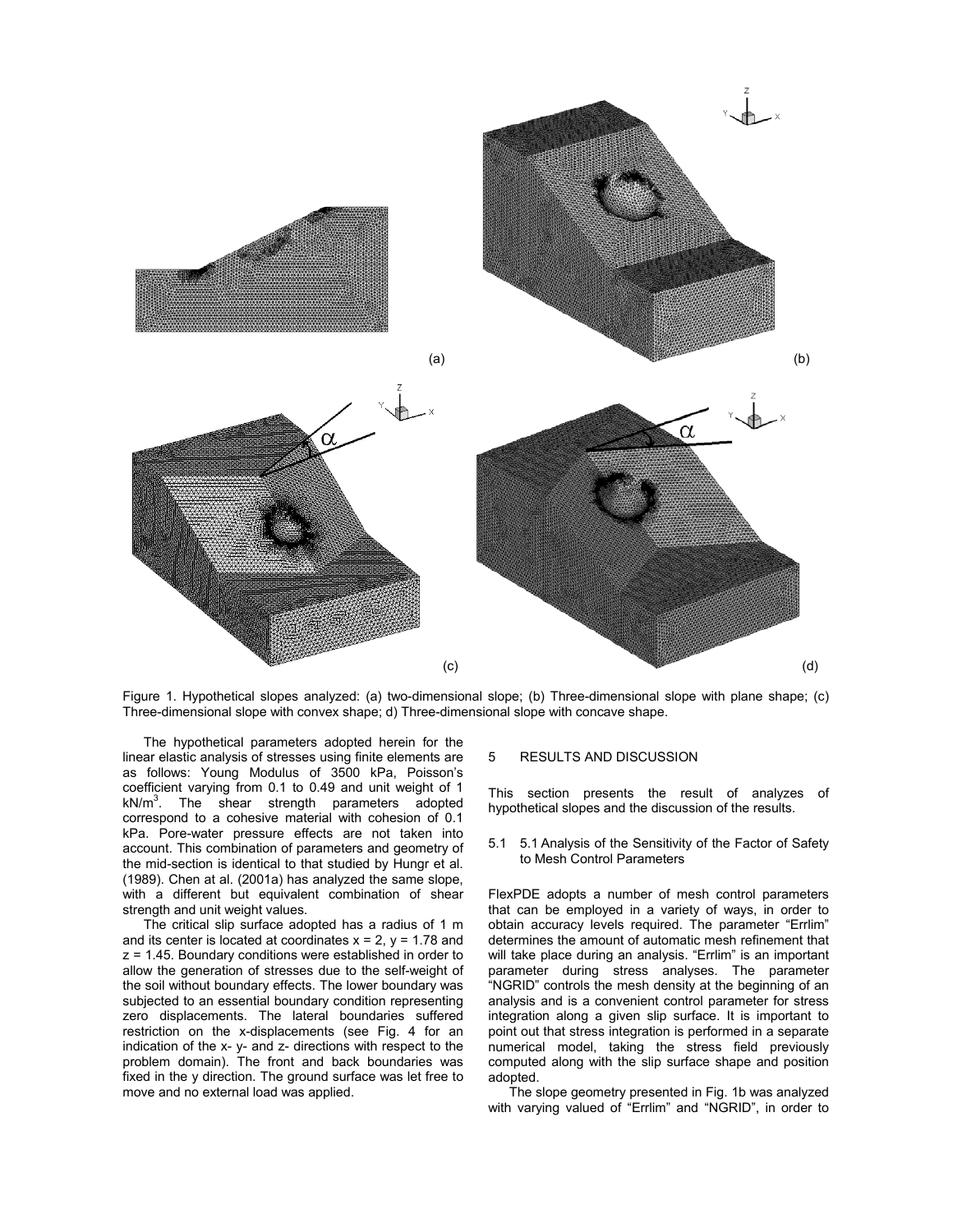establish appropriate values. The computed factor of safety and the computation time were adopted as reference parameters to be evaluated.

Figure 2 presents the results obtained by varying "Errlim". Relatively low factors of safety are obtained for coarse meshes obtained using Errlim =  $1 \times 10^{-1}$  to  $1 \times 10^{-2}$ . A "well behaved" trend is observed for lower values of "Errlim" and the factor of safety appears to the insensitive when "Errlim" is equal of lower than  $1 \times 10^{-5}$ . A value of  $1 \times 10^{-4}$  appears to provide sufficiently accurate results at a considerably lower computational cost.

 Figure 3 presents the results obtained by varying "NGRID". The factors of safety appear to increase when using finer meshes (i.e., larger values of "NGRID"). The changes in factor of safety appear to reduce to insignificant values for NGRID beyond 40 or 50. However, the computation time when using NGRID of 50 is considerably higher. Therefore, a value of NGRID = 40 appears to provide a better balance between accuracy and analysis time.

In summary, based on these analyses it is recommended that a value of "Errlim" of  $1 \times 10^{-4}$  and a value of "NGRID" of 40 be adopted. These values have been employed in all further analyses presented herein, except for a few cases, which will be discussed later.



Figure 2. "Errlim" versus the factor of safety and the analysis time.



Figure 3. "NGRID"versus the factor of safety and the analysis time.

 It is also important to point out that the computation times can be kept within acceptable limits while

guaranteeing an accurate numerical solution. This is an important departure from last decade's 3D numerical models, which could not be used in routine due to unacceptable computational requirements.

5.2 5.2 Analysis 3D Factors of Safety for Varying Geometries and Stress Conditions

The two-dimensional factor of safety obtained for the 2D cross section presented in Fig 1a was 1.085. This value serves as a basis of comparison for all remaining analysis, which will all be three-dimensional. This cross section is identical to the mid cross section of all 3D geometries analyzed herein. Therefore, the  $FS_{2D}$  obtained for that cross section can be interpreted as the factor of safety that would be obtained by a geotechnical engineer employing conventional 2D tools and selecting the "most representative" cross section.

 Figure 4 presents a typical plot of vertical stresses obtained when solving the PDEs governing the equilibrium of forces. Similar plots are also obtained for the remaining stress state components. After quick inspection of Fig. 4 it can be seen that the vertical stresses are compatible what would be expected based on the unit weight adopted for the material.

 Figure 5 summarizes the results obtained herein for the various geometries and Poisson's ratio values. It can be observed that the factors of safety increase as the surface geometry moves from convex towards concave conditions. This result was expected based on the arch effect widely reported in the literature.

 It is also interesting to note that all the 3D factors of safety obtained are higher than the 2D factor of safety obtained at the mid cross section (FS<sub>2D</sub> = 1.085). The lowest value of  $FS_{3D}$  obtained was approximately 26% higher than the value of  $FS_{2D}$ . This difference is due to the border effects that are taken into account on a 3D analysis and completely disregarded on the conventional 2D analysis.

 Moving towards concave conditions, the arch effect start to cause and increase on the  $FS_{3D}$ , which, combined with the border effects, will cause an increase of the  $FS_{3D}/FS_{2D}$  ratio in the order of 50%.

 Poisson's ratio appears to have a significant effect on the values of  $FS_{3D}$ . Larger values of Poisson's ratio appear to result in an increase in the factor of safety. This is due to the decrease in deviator stresses generated by the self-weight of the soil. One interesting effect of Poisson's ratio was the change in the variation of  $FS_{3D}$  for concave geometries. Larger values of Poisson's ratio have resulted in values  $FS_{3D}$  that are not dependent on the angle defining the concave geometry. As the values of Poisson's ratio decrease, the angle of the concave surface starts to affect the value of  $FS_{3D}$ .

 Fig. 6 presents plots illustrating the distribution of local factors of safety for four selected geometries. The results obtained are as expected, with higher values along the crest and foot of the slopes. The comparison between 2D and 3D representations helps understanding the arch effect.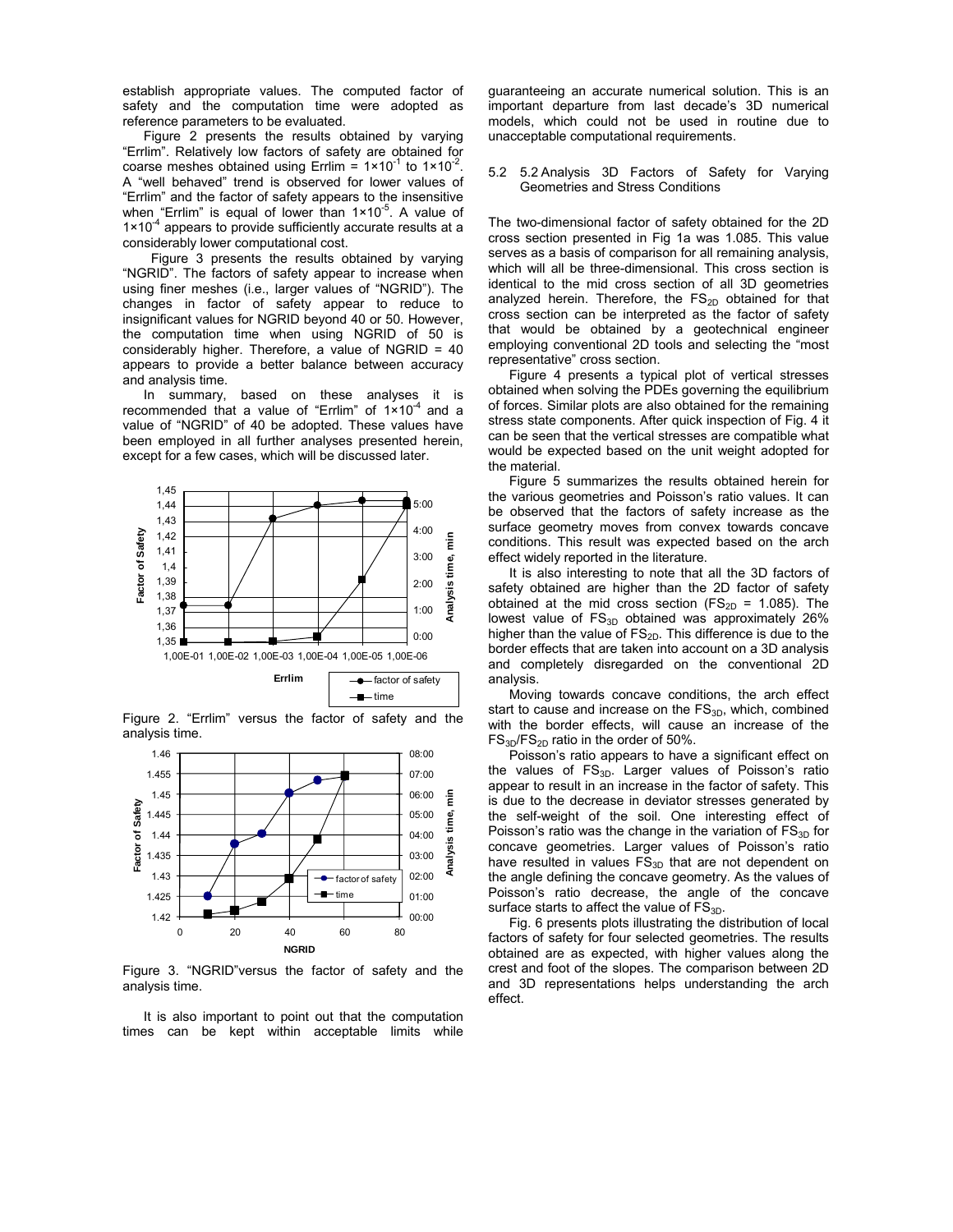





Figure 4. Vertical stress istribution.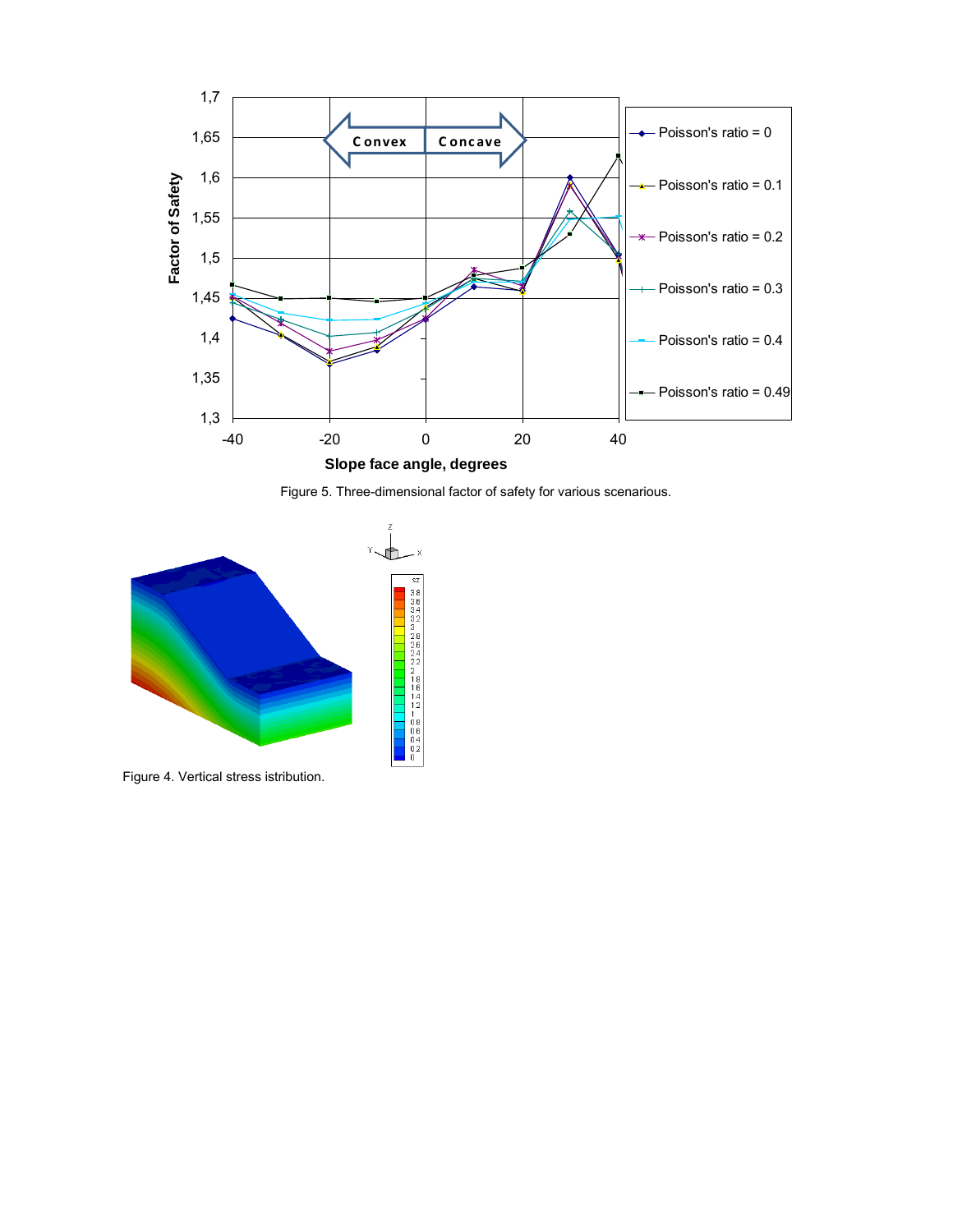

Figure 6. Local factor of safety for Poisson's ratio of 0.3: a) Two-dimensional analysis; (b) Three-dimensional slope with plane shape; (c) Three-dimensional slope with convex shape; d) Three-dimensional slope with concave shape.

Figure 6c clearly indicated the arch effect, which is absent in the remaining figures. This effect is apparent by the contours of higher factor of safety that move towards the mid cross section of the domain.

# 6 CONCLUSIONS

This paper presented a methodology for computing threedimensional factors of safety. The method has been implemented and tested for various conditions. The results indicate that the computational cost is reasonable, with typical analyses taking less than 10 minutes for completion. Model setup times are also kept low thanks to a user-friendly interface and to the fact that the finite element mesh is automatically generated.

 Several slope surface geometries were analyzed and the results compared to the two-dimensional factor of safety. Poisson's ratio was also varied during the analyses. The differences between two- and threedimensional factors of safety are significant and indicate that  $FS_{3D}$  can often be excessively conservative. The ratio

between  $FS_{3D}$  and  $FS_{2D}$  varied from 26% to 50%, depending on the ground surface shape. Poisson's ratio also plays a significant role on the 3D factors of safety.

## ACKNOWLEDGEMENTS

This research project received financial and/or in-kind support from CAPES, CNPq and SoilVision Systems Ltd.

# **REFERENCES**

- Adriano, P.R.R. (2008). Two- and Three-dimensional analysis of slope stability using the enhanced method. Master's Thesis. Programa de Pós-Graduação em Geotecnia e Construção Civil, UFG. (in preparation).
- Bishop, A. W. (1955). The use of the slipe circle in the stability analysis of slopes. Géotechnique 5, No. 1, 7- 17.